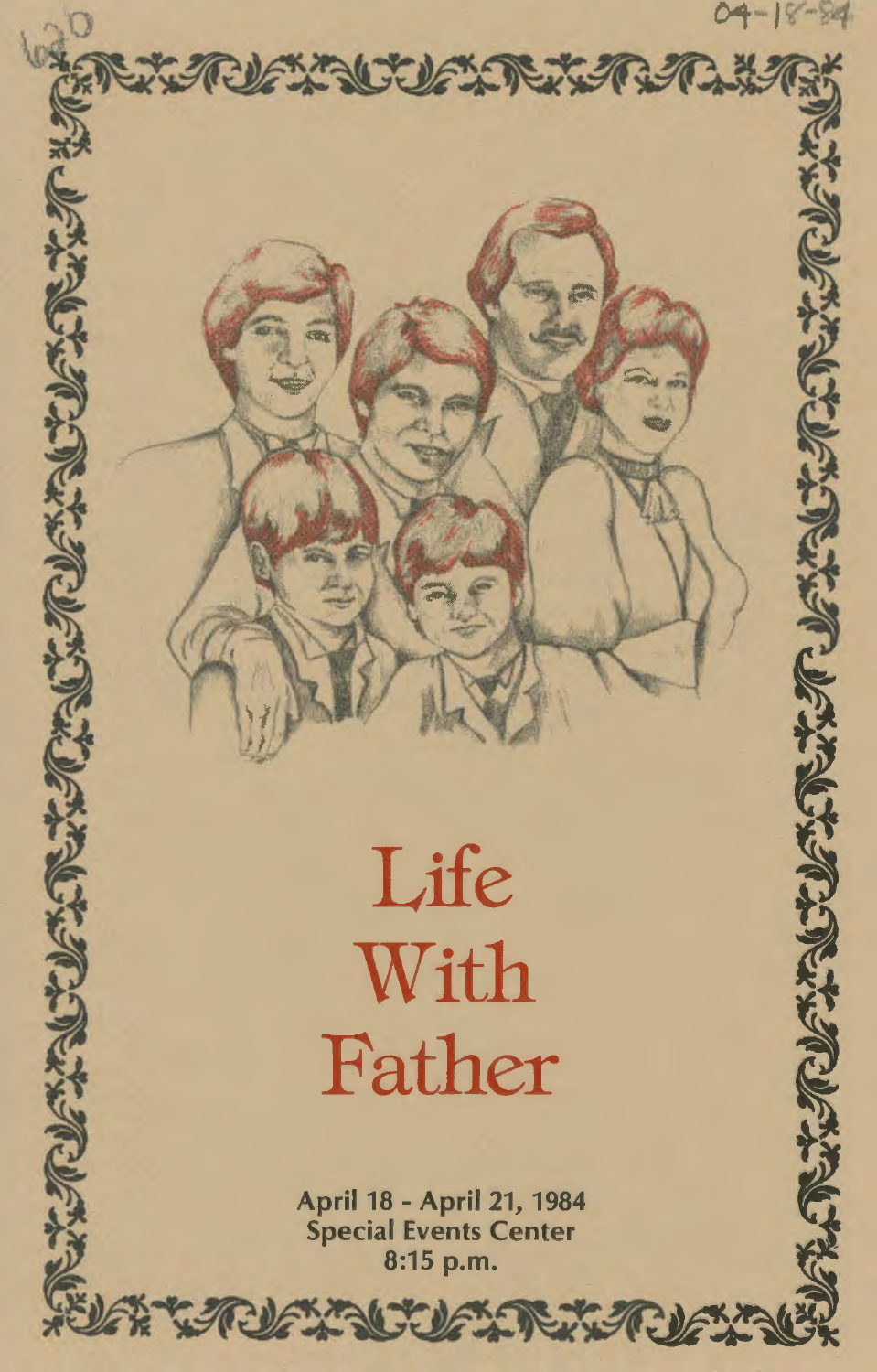#### Boise State University DEPARTMENT OF THEATRE ARTS presents

# Life With Father

by Howard Lindsay and Russel Crouse

## CAST (in order of appearance)

## SYNOPSIS OF SCENES

The entire action takes place in the morning room of the Day house on Madison Avenue, New York City. The time is Spring, late in the 1880's.

#### ACT ONE

Scene 1: Breakfast time. An early summer morning. Scene 2: Tea Time. The same day.

#### INTERMISSION

#### ACT TWO

Scene 1: Sunday, right after church. A week later. Scene 2: Breakfast time. Two days later. (During the Second Scene, the curtain is closed to denote a lapse of three hours.)

#### INTERMISSION

#### ACT THREE

Scene 1: Mid-afternoon. A month later. Scene 2: Breakfast time. The next morning.

•Produced by special arrangement with Dramatists Play Service. Production funded by Associated Student Body of Boise State University.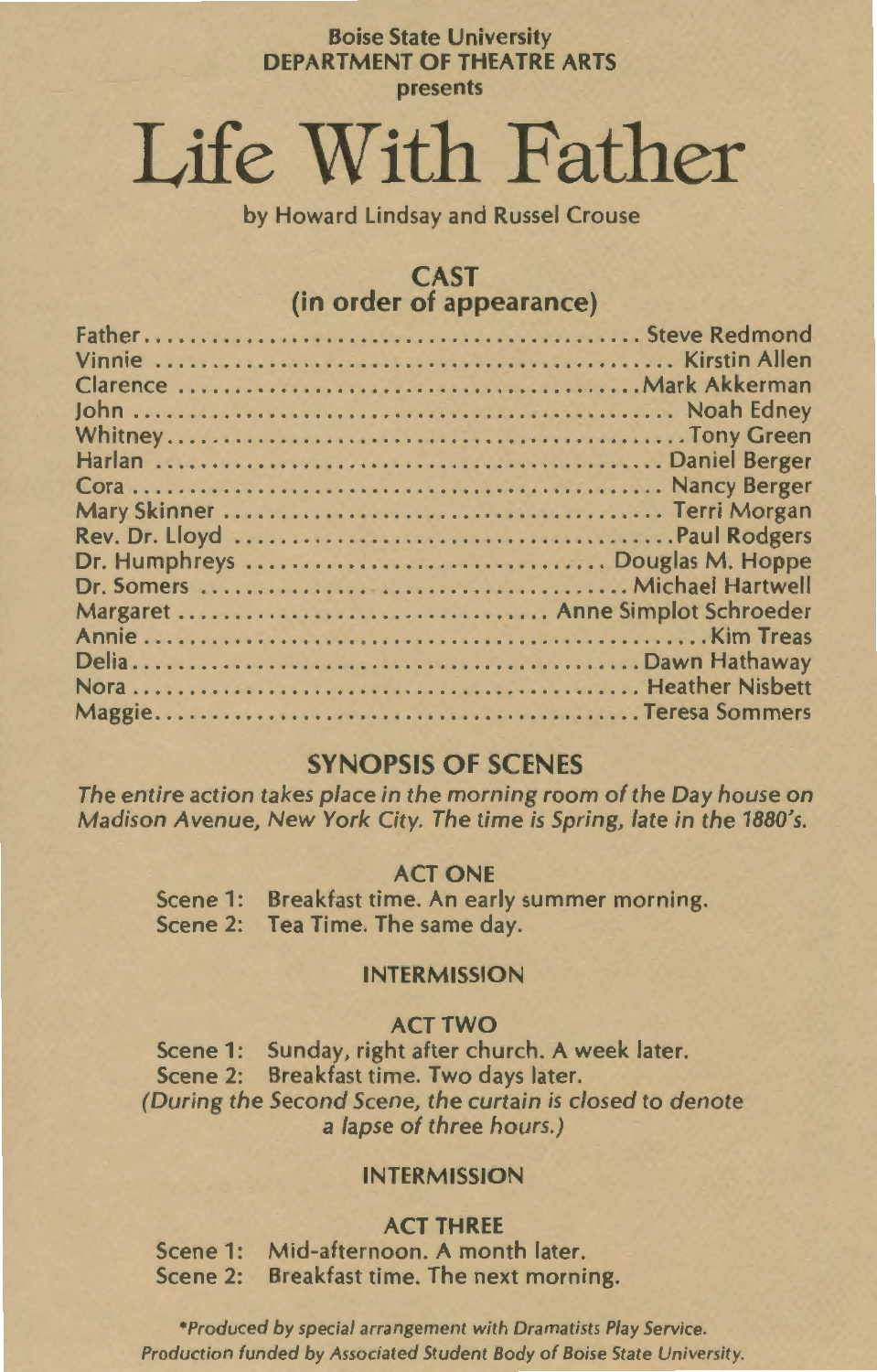## **PRODUCTION STAFF**

| Light Designer  Leigh Witcher Daniels    |
|------------------------------------------|
|                                          |
|                                          |
| House Supervisor  William E. Shankweiler |
|                                          |
|                                          |
|                                          |
|                                          |
|                                          |

#### **PRODUCTION CREW**

**Setting** 

Chris Anderson, Mary Graesch, Violet Lynch, Steve Redmond, Kirstin Allen, Members of Technical Theatre Lab TA 118

Lighting Leigh Witcher Daniels Board Operator-Louann Blome

Sound Michael Matlock

**Costumes** Krause Costumes Additions by Nancy Berger

**Publicity** Louann Blome Heather Nesbit Beth Olson Kim Treas

**Properties** Kathy Ferris

Ushers BSU Theatre Department students Members of Theatre Unlimited

## **SPECIAL ACKNOWLEDGEMENTS**

Beth Olson for portrait logo, Bench Commission, Nifty *90's* Antique Shop